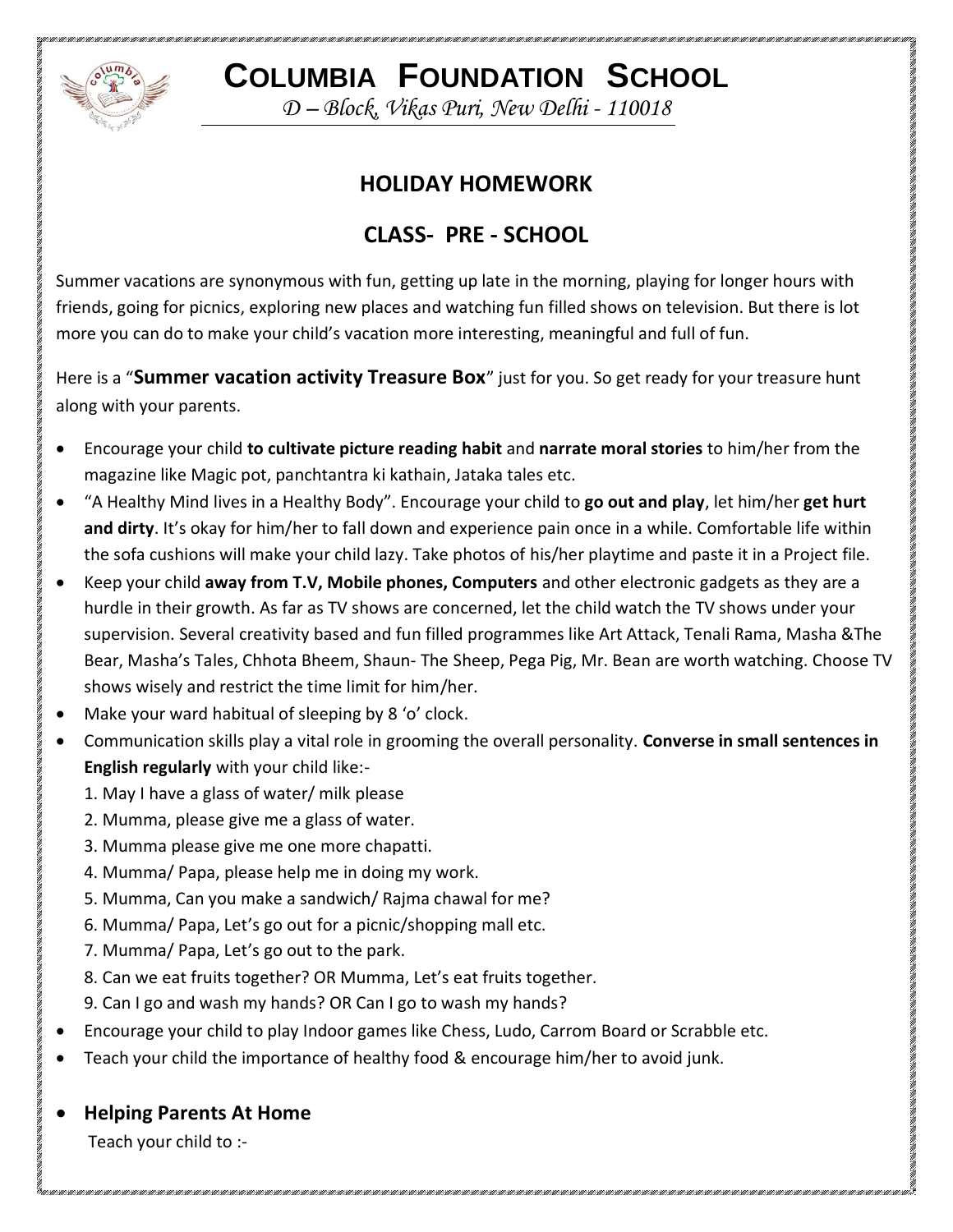- , and a communication and announced and announced and announced and announced and announced and announced and announced
	- 1. take bath on his/her own.
	- 2. dust his/her Study/Centre table daily.
	- 3. fold his/her washed clothes daily.
	- 4. keep his/her toys in their right place.
	- **Fun Activity** No Doubt! Holidays are time to travel and visit new places. Make an attractive presentation of the following in a **Project File.**

**1.** Paste a captivating photograph of any one of the interesting places you have visited during vacations.

- **.** Paste a photograph of the mode of transport you have used and also mention the distance.
- **.** Collect something nice and fascinating from the places you have visited. The child can paste real

objects or the photos ( e.g pebbles/ leaves/ seeds/ flowers etc.)

**2. Be Nature Friendly:-** Click your Selfie with nature and paste it.

 # If you are visiting any hill station, avoid using/ carrying mineral water bottles as plastic is cancerous to our health. Use natural spring water available there.

- # In the same manner make your child aware of the disadvantages of packed food.
- # Avoid using packed food as it contains preservatives.
- # Don't litter here and there.
- # Avoid using plastic bags.

**3. Be Loving & Caring towards Animals:-** Adopt an animal (e.g dog/ cat/ fish/ rabbit/ bird etc.). Capture a photograph with it and paste it.

### **\* Kindly use A-4 size sheets for this Project File**

- **Movie Time**: Enjoy any of the following movies with your child's favourite snacks and healthy drink. **Ugly Dolls, Incredible 2, Despicable Me 3, Avengers: Endgame etc.**
- **Following Activities should be done on A-4 size sheet and send them in a Hand made paper/ jute/ cloth folder. Your child's name and class should be mentioned on it. Also paste his/her passport size photo on it.**

#### Activities for Fine motor Development

- 1. Do scribbling with crayons.
- 2. Draw big objects and colour.
- 3. Practice all the strokes done in the class.

4. Do activities like Hand printing, Finger printing and Thumb printing in an object. You can also use vegetables like lady finger, capsicum, onion, lotus stem for impressions.

### **Activities for Cognitive Development**

- 1. Learn A-Z orally with phonetics
- 2. Learn different words related to Alphabet A-L

**English/Hindi Recitation Competition:-** Prepare your child for English / Hindi Rhyme competition which will be held after summer vacations. He/ She must use props and do actions.